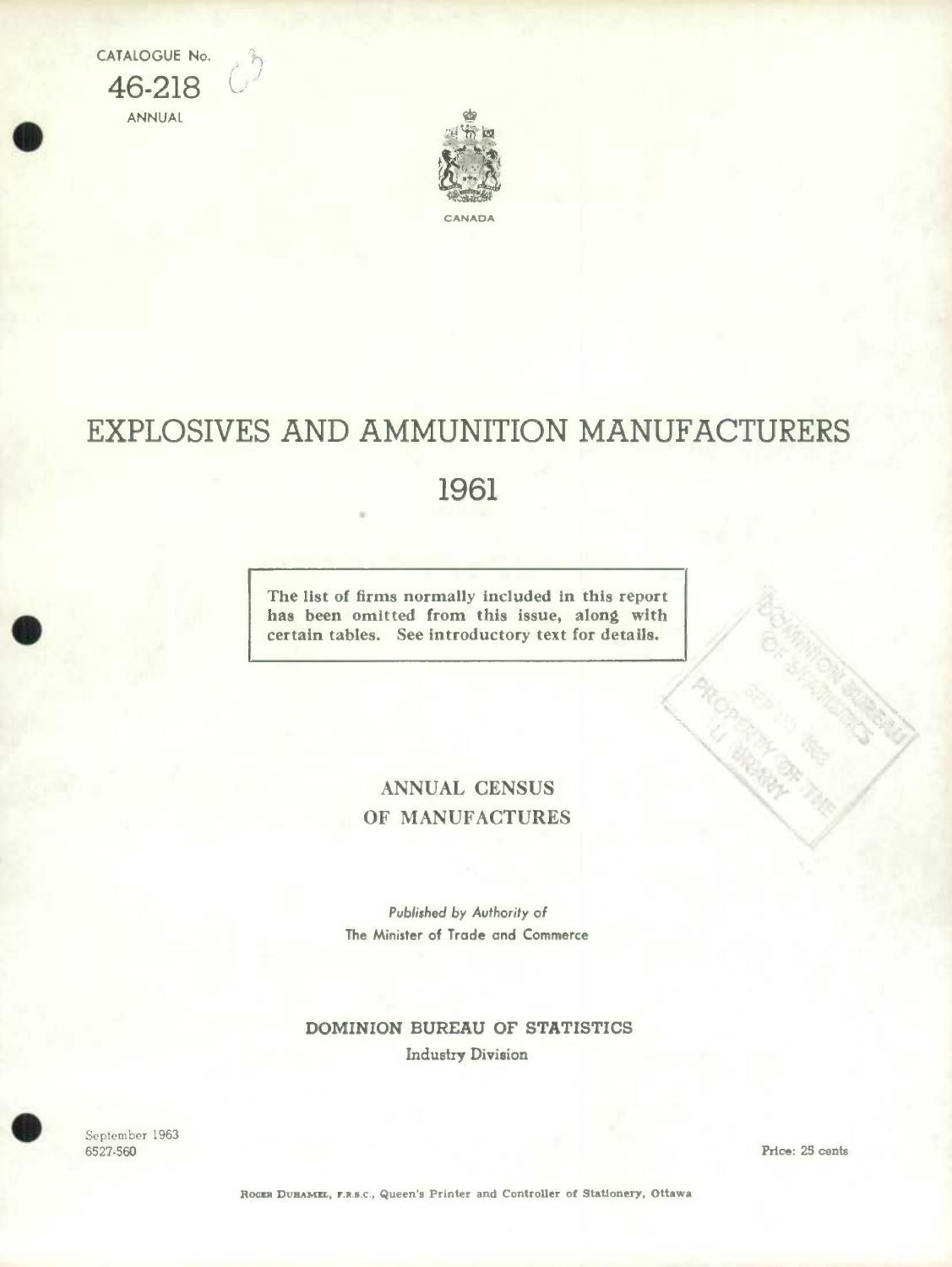### **SYMBOLS**

The interpretation of the symbols used in the tables throughout this publication is as follows:<br>
... figures not available.<br>
... figures not appropriate or not applicable.

 $\bullet$ 

.. figures not available.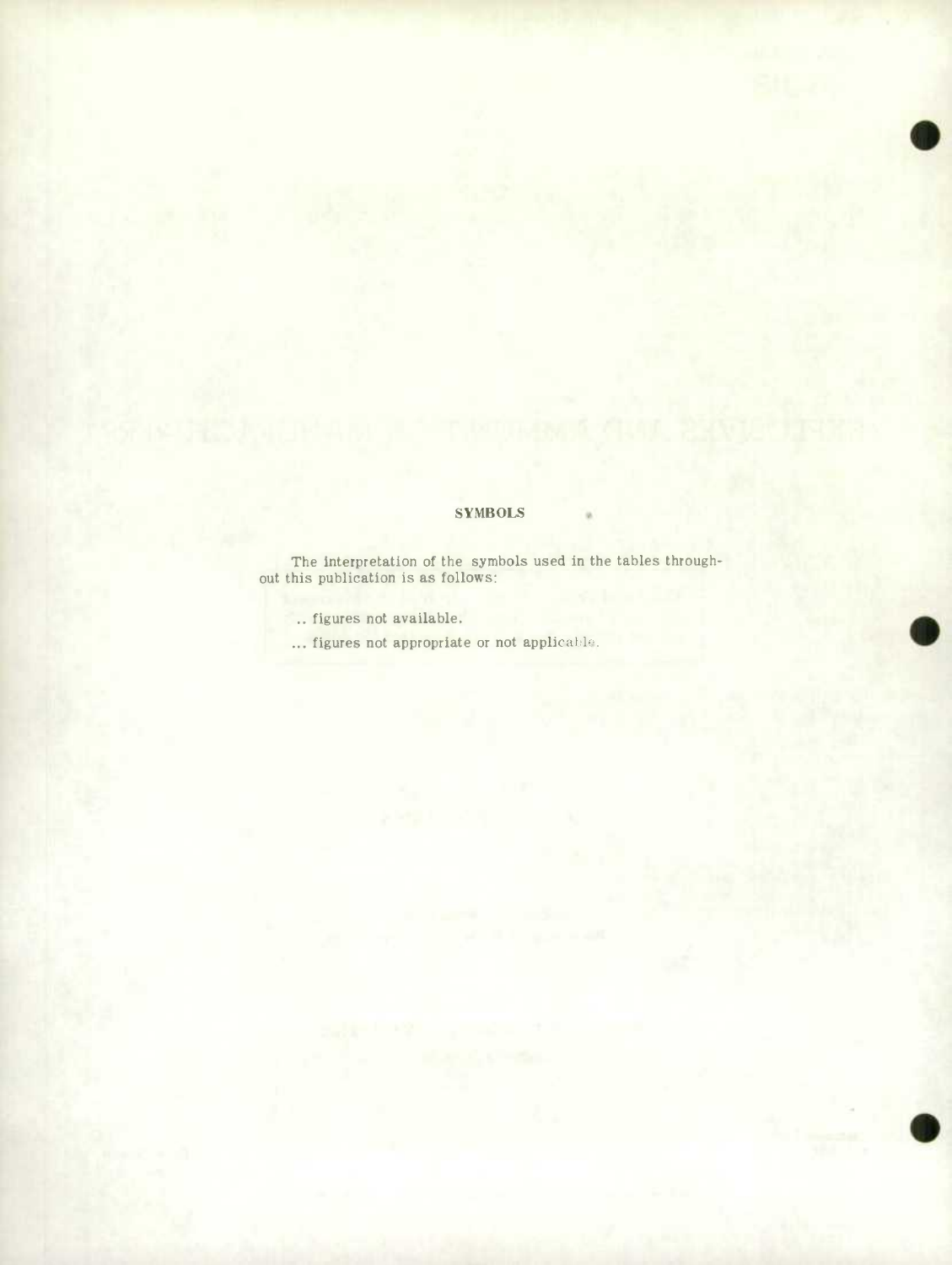## EXPLANATOBY NOTES

This report is one in a series of about 140 publications which present the results of the 1961 Census of Manufactures. Most reports in this series refer to specific industries, but there are summary reports for Canada and the provinces and for major industry groups. Implementation of the new definition of the establishment in the 1961 Census has resulted in certain changes and necessitated some adjustments to the statistics for previous years in order to maintain comparability of the data. (See following note on "Fstablishment".)

Industry statistics given in these reports refer to number of establishments, employees, salaries and wages, cost of materials, supplies, fuel and electricity, gross value of shipments, inventories and value added by manufacturing. Details of materials used and products shipped are also given. Descriptions of the principal industry statistics, with special reference to 1961, are as follows:

#### **Period Covered**

Firms are asked to submit figures for the calendar year, if at all possible, and most reports are on this basis. Financial year reports for periods differing from the calendar year are accepted in instances where the firms find it impossible to supply calendar year data from accounting records. However the data on employees, salaries and wages are requested on a calendar year basis in all cases.

#### **I stablisliment**

The reporting unit in the Census of Manufactures is the **establishment.** Beginning with the 1961 Census, the establishment is defined as follows:

The smallest unit which is a separate operating entity capable of reporting all the following:

Materials and supplies used, Goods purchased for resale as such, Fuel and power consumed, Number of employees and their pay, Inventories, Shipments or sales.

The establishment is to be distinguished from smaller subdivisions or departments which do not have records which permit them to report all items required of an establishment. Prior to 1961, some establishments were required to submit two or more separate reports when they were engaged in operations which were classifiable to different industries. Beginning with 1961, separate reports for such operations will be required only in cases where accounting records can provide all the elements of principal statistics enumerated above. Special reporting arrangements were made with respondents when the acceptanae of combined reports would have seriously affected the statistics for particular industries or areas. Where continuity of industry statistics was affected by this change in reporting procedures, adjustments to the data were made back to 1957 in order to maintain comparability of the series for recent years.

A manufacturing establishment is typically a factory, mill or plant principally engaged in manufacturing operations. Prior to 1961, the Census of Manufactures attempted to' cover the manufacturing activities of all establishments, whether or not they were principally engaged in manufacturing operations. Beginning with the 1961 Census, establishments (accounting entities) which are not primarily engaged in manufacturing are no longer included as manufacturing establishments in the basic industry statistics. Again adjustments to the industry statistics were made to reflect the removal of such reporting units for the period 1957- 1960. These reporting units are now listed as establishments in other Bureau industry surveys, such as Wholesale Trade, Construction, etc. In order, however, to maintain complete coverage of certain commodity items produced mainly in manufacturing establishments, many non-manufacturing establishments are now surveyed for commodity shipments only and the latter are included in those tables of industry reports showing shipments of certain commodities "from all industries".

Many firms have more than one manufacturing establishment. Such firms are requested to submit a separate Census of Manufactures report for each manufacturing establishment which can meet the reporting requirements described earlier.

Prior to 1961, the main emphasis in the Census of Manufactures was on manufacturing activity whereas, beginning with 1961, each establishment reports on the total operations carried out within its accounting boundaries (except income from investments such as rent, interest and dividends). However, data on different activities (manufacturing, selling, construction by own labour force etc.) are requested separately. The 1961 statistics in this report are confined to manufacturing activity in order to maintain comparability with previous years. In the 1962 reports it is planned to show both 1961 and 1962 data on the "total activity" basis in addition to the data on manufacturing operations.

#### **Employees**

Administrative and office employees include all executives and supervisory officials such as presidents, vice-presidents, secretaries, treasurers, etc., together with managers, professional and technical employees, superintendents and factory supervisors above the working foremen level, and clerical employees. Working owners and partners are also included in this category but will be shown separately in subsequent years.

Production and related workers include all other factory workmen whether paid on a monthly, weekly, hourly or piece-work basis. Working foremen doing work similar to that of the employees they supervise are included, as are maintenance, handling, warehousing and delivery staff. Employees on new construction work, in retail or wholesale operations, on outside piece work, etc, are not included.

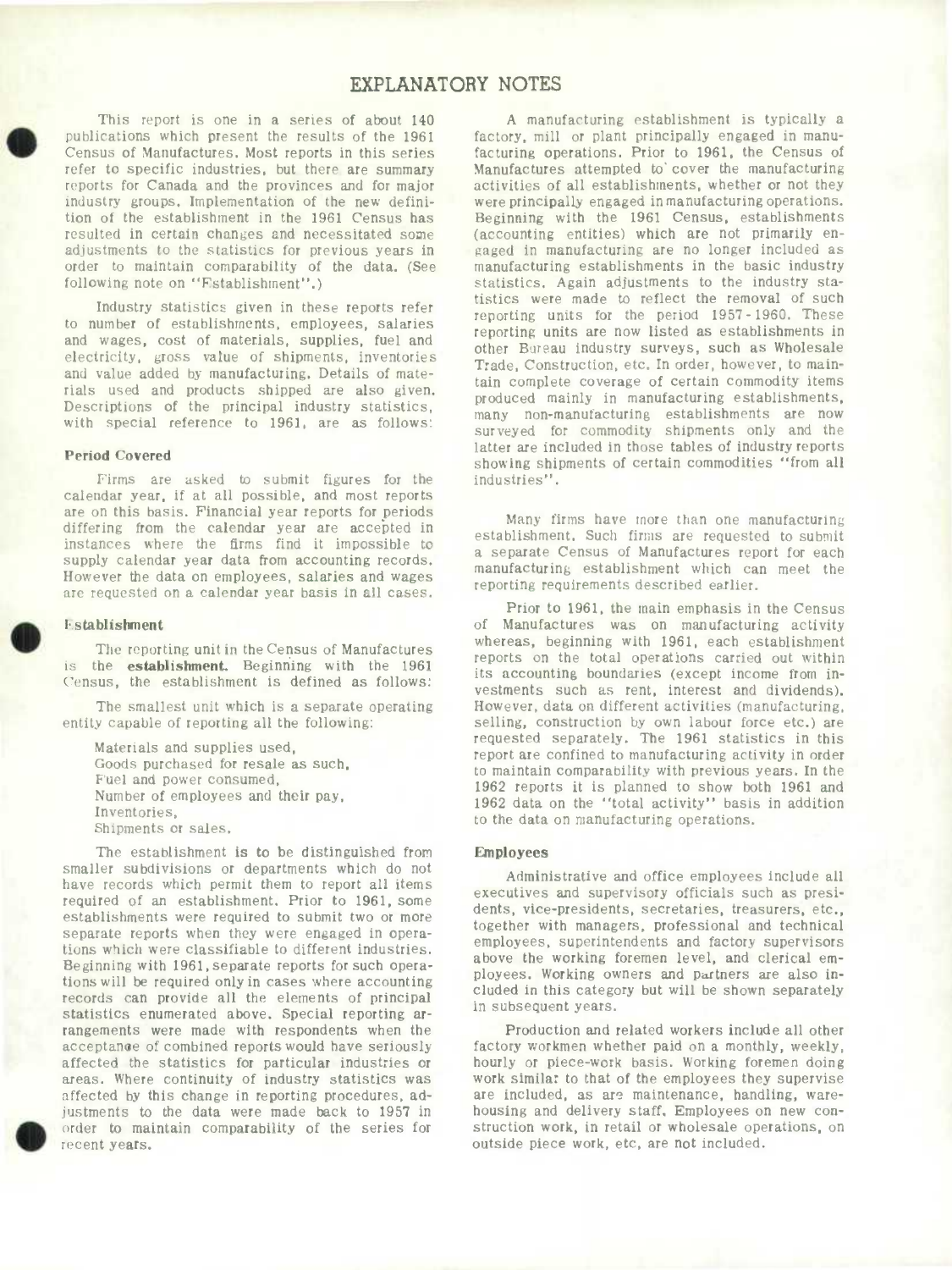Production workers are reported by months, an average for the year being obtained by summing the monthly figures and dividing by twelve. This procedure is followed even though the plant did not operate in all months. Figures on employment refer to the calendar year whether or not some establishments reported other data on a financial year basis.

#### **Salaries and Wages**

Salaries and wages refer to gross earnings of the employees described above, including salaries, wages, commissions, bonuses, the value of room and board where provided, deductions for income tax and social services such as sickness and unemployment insurance, pensions, etc., as well as any other allowances forming part of the employees' wages. Payments for overtime are included.

Salaries refer to amounts paid to administrative and office employees. Withdrawals by working owners or partners for normal living expenses for self and family are included with salaries, but will be shown separately in subsequent years. Wages refer to the amounts paid to production and related workers as defined above. Data on earnings refer to the calendar year whether or not some establishments reported other data on a financial year basis.

#### **Cost of Fuel and Electricity**

Figures for fuel refer to amounts actually used (including fuel used in cars and trucks), not to purchases unless the quantities are the same. Values refer to the laid-down cost at the establishment including freight, duty, etc.

#### **Materials and Supplies Used**

Figures represent quantities and laid-down cost values, at the establishment, of materials, supplies and components actually used during the year whether purchased from others or received as transfers from other plants of the reporting company. Amounts paid to other manufacturers for work done on materials owned by the reporting company are included. Returnable containers or any other items charged to capital account are not included. Fuels are not included. Goods bought from others or received as transfers from other plants or reporting companies for resale without further processing are not included. Maintenance and repair supplies not chargeable to capital account are included.

#### **Factory Shipments**

Factory shipments generally refer to shipments of goods made from own materials either in the reporting establishments or by other manufacturers on the basis of a charge to the reporting establishment for work done. All products and by-products shipped from the establishment are included whether for domestic use, export, or for government departments. Transfer shipments to sales outlets, distributing warehouses or to other manufacturing units of the reporting firm which are treated as separate establishments are included. Goods bought or received as transfers and resold without further processing are not included. Values are requested

on f,o,b. establishment basis, and do not include sales tax or excise duties. Values of containers not returnable are included. Amounts received inpayment for work done on materials owned by others are included.

In a few industries such as shipbuilding, air craft, etc., where work on principal products extend over a relatively long period, the value of production is recorded rather than the value of shipments. For those Industries production is computed from the value of deliveries of complete units during the year plus the value of work done during the year on unfinished units less the value of work done in pre vious years on finished units delivered in the year under review.

#### **Inventories**

Values represent the book value of manufacturing Inventory. Figures consist of inventory at the plant and at warehouses or selling outlets which are treated as extensions of the plants for the purpose of reporting shipments.

#### **Value added by Manufacturing**

Value added is compiled by deducting the cost of materials, fuel and electricity consumed from the value of production (value of shipments adjusted for changes in the value of inventories of finished goods and goods in process). Value added is sometimes referred to as net production.'

#### **Standard Industrial Classification**

The revised Standard Industrial Classification which was introduced with the 1960 Census of Mantfactures provides for a breakdown of the universe into 140 industries arranged in 20 major groups compared with 135 industries in 17 major groups in the old classification which was used in the compilations for the years 1949 to 1959 inclusive. Full details are contained in the Standard Industrial Classification Manual, Catalogue No. 12- 501, which is available from either the Queen's Printer or the Dominion Bureau of Statistics. Reporting establishments are classified or allotted to specific industries on the basis of the value of principal products made or shipped.

Establishments engaged solely in repair work are not Included in manufacturing industries (except in the case of furniture, shipbuilding, boat building, aircraft and railroad rolling stock industries) but establishments principally engaged in assembling parts into complete units are included.

<sup>&#</sup>x27;To arrive at the National Accounts concept of "gross domestic product at factor cost", it would be necessary to subtract also the cost of advertising, insurance and other business costs which are not collected in the annual Census of Manufactures. Value added figures for the primary industries, manufacturing and construction are published in D.B.S. publication 61-202, Survey of Production.



.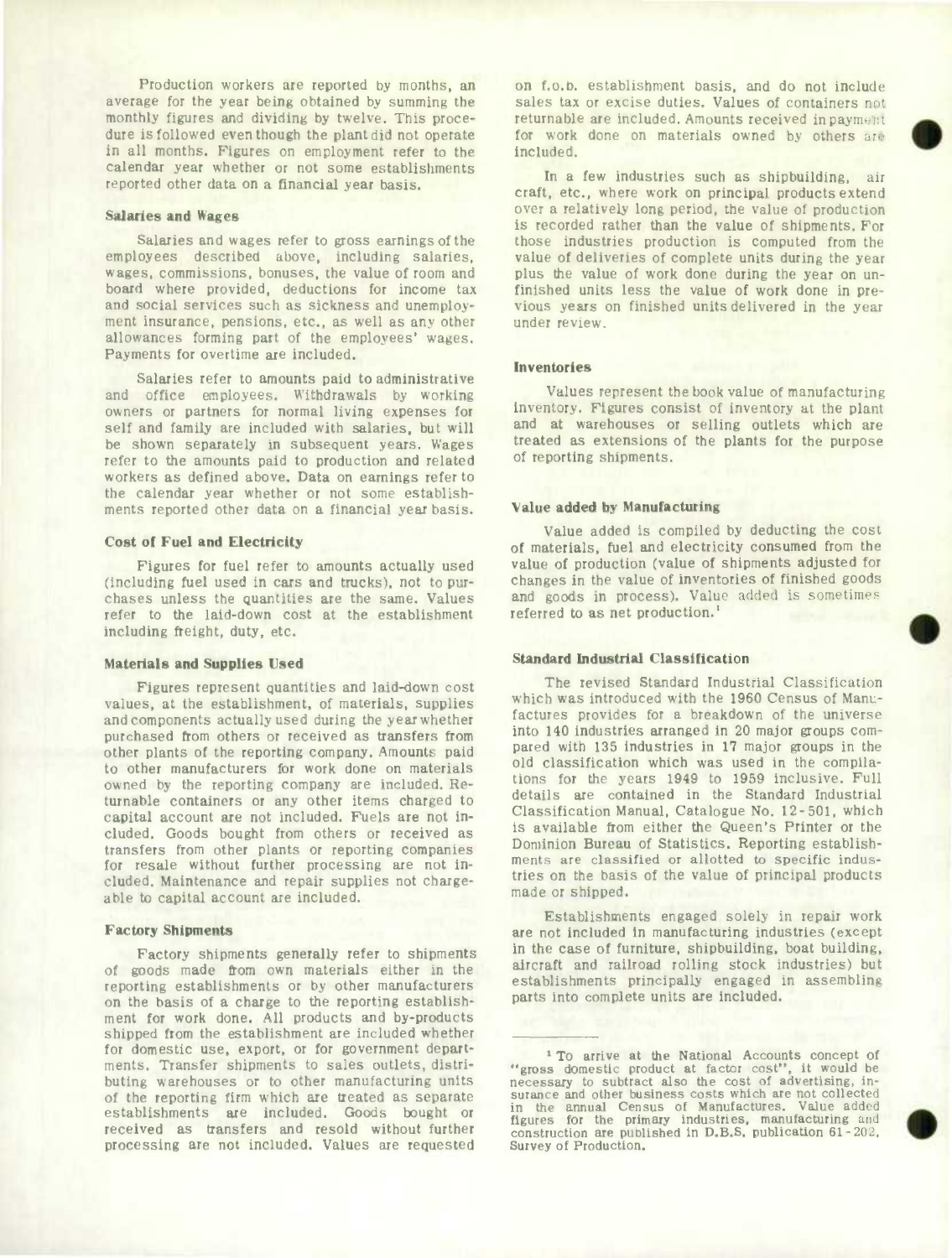#### **Short Forms**

**S** 

.

Since 1949, in order to ease the reporting burden for smaller firms, a one-page short form has been used asking only for certain principal items of shipments. For purposes of publication, missing data were estimated on the basis of appropriate ratios. For the 1959 and 1960 censuses the general limit for short forms was raised from \$50,000 to \$100,000 value of shipments and a new intermediate form was used. This form is a shortened version of the long form in that some of the general questions were pared down and the detailed lists of materials and products were limited to the more important items. The general limits for firms in this category were set at between \$100,000-\$500,000 value of shipments, but in the case of both the short and intermediate forms there are lower cut-offs for a number of industries in which the smaller firms account for a larger share of total shipments.

In the 1961 Census, in addition to the question on shipments of goods of own manufacture, questions on employment and payroll and on total revenue were added on all short forms. The other elements of principal statistics, viz, value of materials, fuel and electricity, and inventories, are generally estimated by using ratios based on the change in the value of shipments from year to year. This is to permit the complete compilation of basic industry statistics by industry and by geographic location. The proportion of the estimated data is generally less than 5 per cent of the total in each category of principal statistics.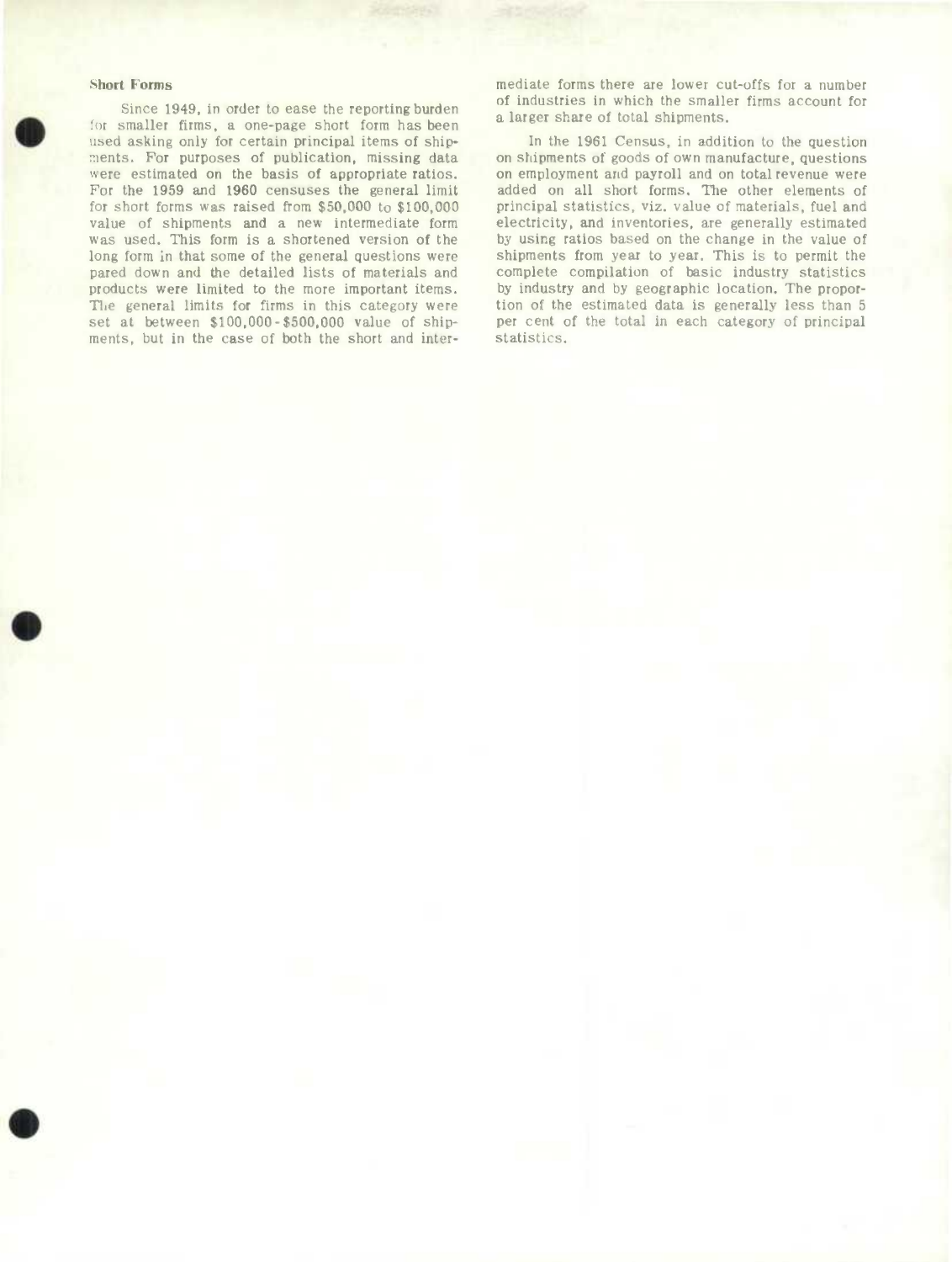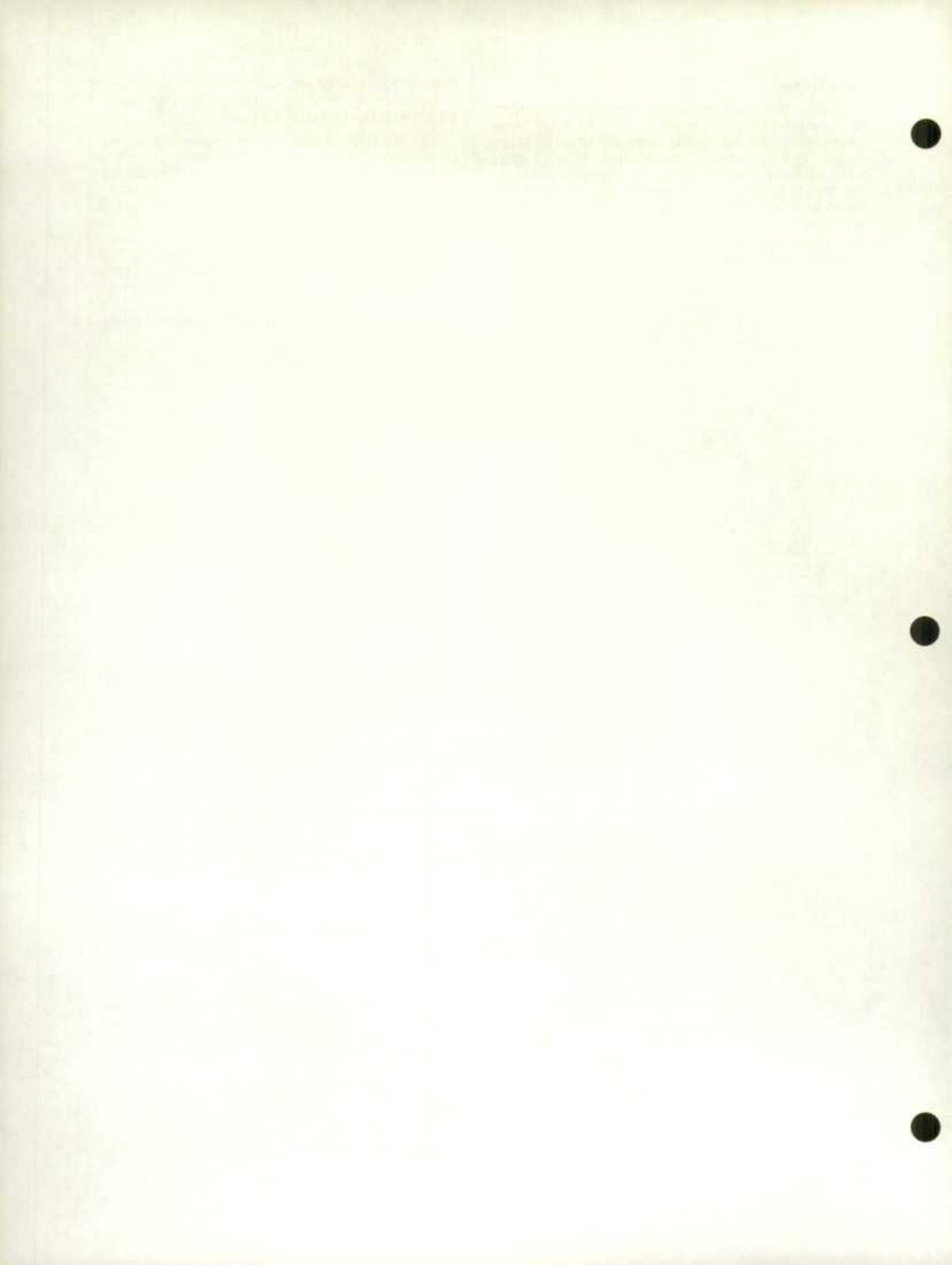# **EXPLOSIVES AND AMMUNITION MANUFACTURERS**

# **1961**

Data presented in this report under the heading of Explosives and Ammunition Manufacturers reflect implementation of the revised Standard Industrial Classification and the new Establishment Concept which are being used by the Dominion Bureau of Statistics in its compilation of 1961 industry statistics - see items "Standard Industrial Clássification" and "Establishment" in the Explanatory Notes section of this report. For statistical purposes the industry titled Explosives and Ammunition Manufacturers In the revised Standard Industrial Classification covers the operations of establishments primarily engaged in manufacturing explosives; ammunition, Including mines, bombs and depth charges, safety and detonating fuses; fireworks of all kinds; flares and railroad fuses.

The introduction of the new definition of establishment (reporting unit) in the 1961 Census of Manufactures has resulted in certain changes and necessitated some adjustments to the statistics. In the case of the industry under review such changes were minimal. Table 1 reflects the adjustments on account of the new concept changes, for the years 1958 to 1961.

As a result of increased work loads and staff shortages it has been necessary to suspend publication of certain tables normally contained in the reports issued in the Census of Manufactures. It is planned to resume publication of these tables in the 1962 reports. In general, the tables affected are the following: Directory of Firms, Imports, Exports, Capital and Repair Expenditures, and Factory Shipments (from all Industries).

#### **TABLE 1. Principal Statistics,' 1958-61: Explosives and Ammunition Manufacturers**

|      | Year                                  | Estab-<br>$lish-$<br>ments | $Em-$<br>ployees | Salaries<br>and<br>wages | Cost of<br>fuel and<br>electricity<br>at plant | Cost at<br>plant of<br>materials<br>used | Value<br>added by<br>manufacture | Selling<br>value of<br>factory<br>shipments |
|------|---------------------------------------|----------------------------|------------------|--------------------------|------------------------------------------------|------------------------------------------|----------------------------------|---------------------------------------------|
|      |                                       |                            | number           |                          |                                                | dollars                                  |                                  |                                             |
| 1958 |                                       | 13                         | 6.173            | 24, 836, 378             | 1,894,456                                      | 133,850,631                              | 33, 673, 725                     | 68, 987, 833                                |
| 1959 |                                       | 14                         | 5.739            | 24, 293, 859             | 1,725,240                                      | 36, 775, 255                             | 36, 913, 835                     | 75,873,443                                  |
| 1960 |                                       | 12                         | 5.249            | 23, 793, 262             | 1,707,552                                      | 27,506,012                               | 39.476.600                       | 67, 123, 575                                |
| 1961 | ------------------------------------- | 14                         | 4,660            | 22, 293, 149             | 1,722,378                                      | 25, 586, 162                             | 31,863,783                       | 63, 353, 335                                |

<sup>1</sup> Not available separately for this industry prior to 1958 because of the number of firms involved.

|  |  |  |  |  | TABLE 2. Inventories: Explosives and ammunition Manufacturers, 1961 |  |
|--|--|--|--|--|---------------------------------------------------------------------|--|
|--|--|--|--|--|---------------------------------------------------------------------|--|

|         | Raw<br>materials<br>and supplies | Goods in<br>process      | Finished goods<br>of own<br>manufacture | Total                      |
|---------|----------------------------------|--------------------------|-----------------------------------------|----------------------------|
|         |                                  |                          | dollars                                 |                            |
| Closing | 15, 116, 405<br>11,576,872       | 8, 321, 873<br>4,504,687 | 4,808,430<br>4, 444, 604                | 28, 246, 708<br>20,526,163 |

#### **TABLE 3. Employees and their Earnings: Explosives and Ammunition Manufacturers, 1960 and 1961**

|  | Year | Employees                 |        |                       |        |       | Earnings                    |            |              |
|--|------|---------------------------|--------|-----------------------|--------|-------|-----------------------------|------------|--------------|
|  |      | Supervisory<br>and office |        | Production<br>workers |        | Total | Supervisory                 | Production | Total        |
|  |      | Male                      | Female | Male                  | Female |       | and office                  | workers    |              |
|  |      |                           |        | number                |        |       |                             | dollars    |              |
|  |      | 1,428                     | 511    | 2,684                 | 626    | 5.249 | 10, 747, 575   13, 045, 737 |            | 23,793,262   |
|  | 1961 | 1,332                     | 415    | 2.295                 | 618    | 4,660 | 10, 534, 113                | 11,759,036 | 22, 293, 149 |



 $\bullet$ 

**.**